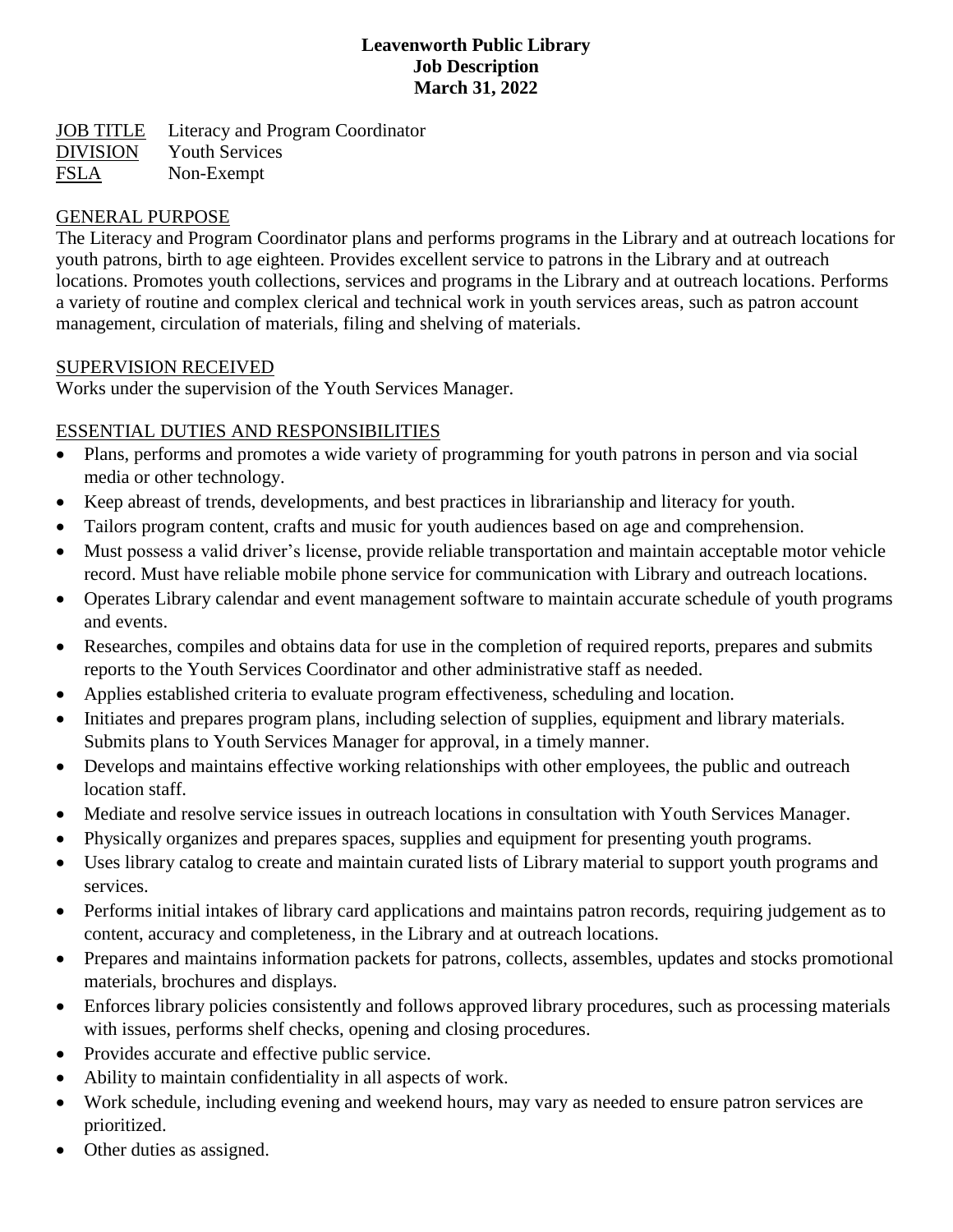# NECESSARY KNOWLEDGE, SKILLS AND ABILITIES

- Ability to perform entertaining, energetic and engaging youth programs for audiences that include parents, guardians and caregivers.
- Maintains composure while working in a high traffic environment and ability to multi-task.
- Knowledge and support of library principles, intellectual freedom, ALA Code of Ethics.
- General knowledge of literature, current trends in all forms of Library materials for youth.
- Functions effectively with minimal instruction and constantly changing priorities.
- Ability to read, write and speak English fluently.
- Working knowledge of cash register, computer software, office equipment and electronic data processing in a Windows-based environment such as Microsoft Word and Excel. Working knowledge of modern office practices and procedures.

# EDUCATION, EXPERIENCE AND TRAINING

Graduation from high school or GED equivalent. Two- or four-year degree in child development, education or related field from an accredited institution preferred. Previous experience planning and performing youth programs required. Any equivalent combination of education and two or more years of progressively responsible experience in a library or youth education environment.

## PHYSICAL REQUIREMENTS

- Talking, expressing or exchanging information by means of the spoken word; spoken information must be conveyed to supervisor and coworkers accurately.
- Hearing, perceiving the nature of sounds at normal speaking levels with or without correction; ability to received detailed information through oral communication and making discriminations in sound.
- Visual acuity to perform activities such as: preparing and analyzing data; viewing a computer terminal; extensive reading; visual inspection of materials, operating computers, copier, printers, scanners.
- Standing by remaining upright on the feet, particularly for sustained periods of time.
- Walking, moving feet to accomplish tasks, move about within shelving, desks, chairs, workstations, carts.
- Balancing, maintaining body equilibrium to prevent falling when walking, standing, pushing, pulling, moving, carrying objects.
- Ability to adjust, move or push objects up to 50 pounds in all directions.
- Pushing and pulling, using upper extremities to exert force on or against something with sustained motion.
- Bending body downward and forward by bending spine at the waist. Kneeling, bending legs at knees and ability to come to rest on knee or knees.
- Lifting, raising object(s) from a lower to a higher position, or vice versa; moving objects horizontally; shifting material within, onto and off shelves, carts, desks, bins.
- Reaching by extending hands and arms in any direction.
- Using hands/fingers to handle or feel, manipulate and grasp objects, typing; constantly operates a computer and other office technology. Feeling, perceiving attributes of objects such as size, shape or texture by touching with fingers.
- Ability to ascend and descend stairs, using feet and legs and/or hands arms.
- Repeating motions that include the wrists, hands and/or fingers.
- Frequently work is in narrow aisles, between shelves, computers, desk and chairs.
- Exposed to inside and outside environmental and atmospheric conditions.
- Some travel to workshops or meetings.

Employees of the Leavenworth Public Library are "employees at will." *Personnel Policy, section 1*